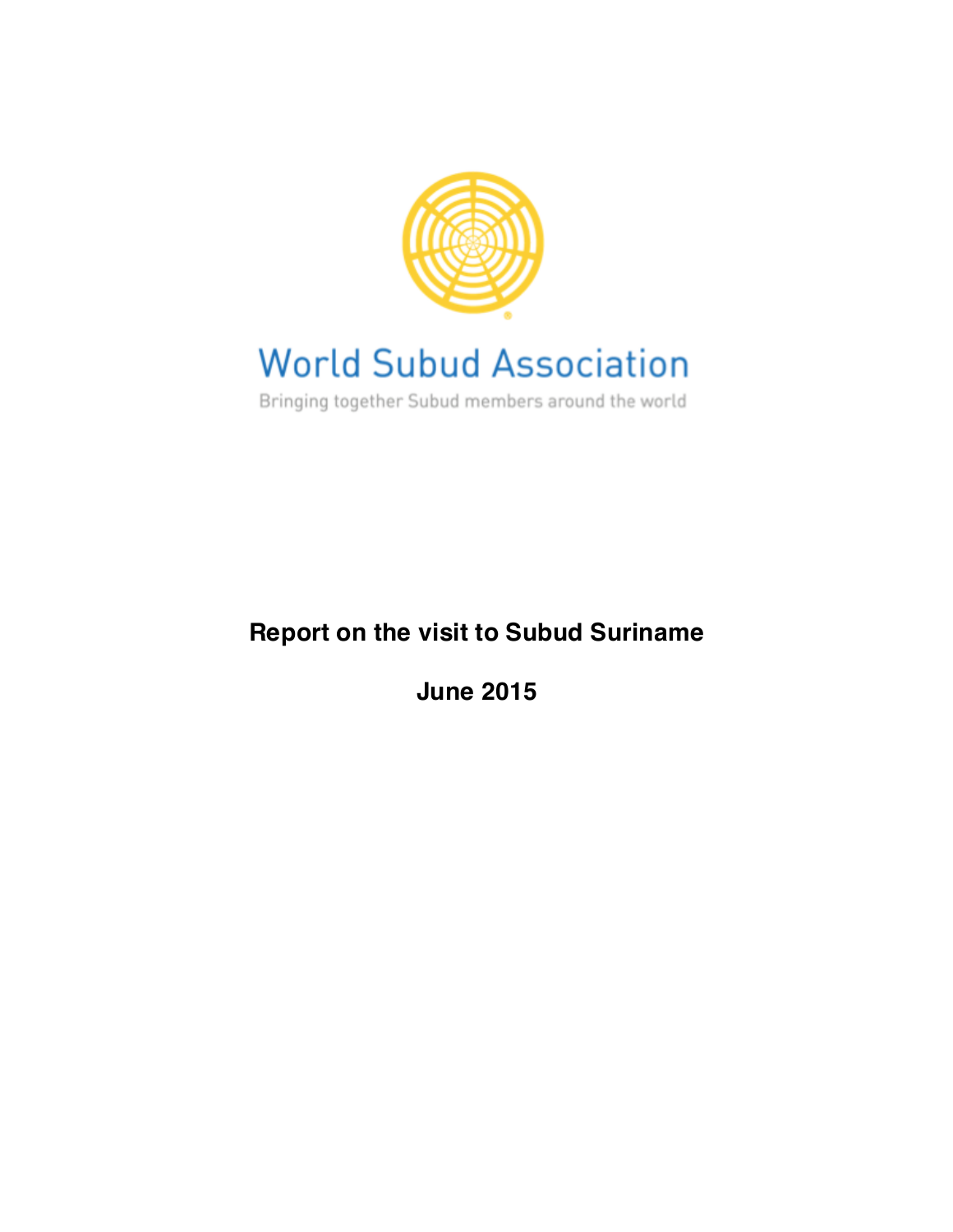

June 22, 2015

Dear Zone 7 Council members:

I would like to share with you what I did in my last visit to Subud Suriname.

As I shared with you, I received through testing that going to visit Subud Suriname was very urgent and important for me. So I proceed as received along with the IH's

I traveled from the  $12<sup>th</sup>$  to the  $17<sup>th</sup>$  of June to share with Subud Suriname members, to witness the election of the new National Committee and to visit the groups.

## **About Suriname:**

Suriname is a country which is located in South America and has a population around 600,000 people.





## **Some facts about Subud Suriname**

|          |              | Actually they are around They have two groups: They used to be three groups     |
|----------|--------------|---------------------------------------------------------------------------------|
|          |              | 80 members in the Paramaribo and Acaribo but one of them "Lelydorp"             |
|          |              | books and 50 active and each group has it's own $\vert$ desapeared because they |
| members. | subud house. | started to mix they practice                                                    |
|          |              | with other religious content                                                    |
|          |              | and practices.                                                                  |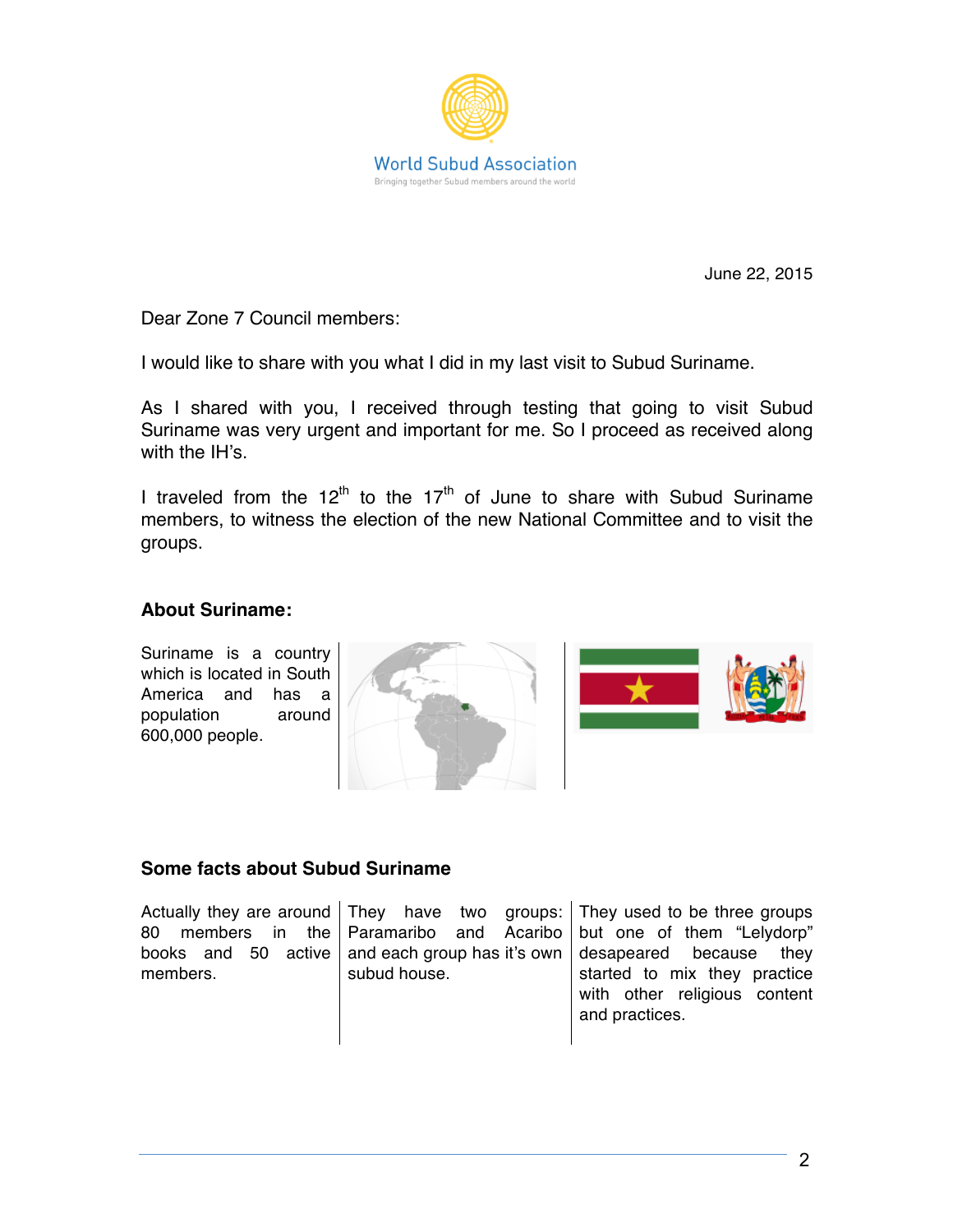

In the case of this report, I think that some pictures "talk" more than thousands of words… so you will see some pictures about my visit to SS.



Arnold Diran New Subud Suriname Chair 35 years old. Married. Lovely guy !

The new National Council (from left to right):

Hardy: Subud Acaribo Chair Zaskiah: SD Rep Hoan Toan: IH Esther: Subud Suriname Youth rep. Arnold Hillary Marica, Subud Suriname CC. Emmeline : Subud Paramaribo chair and former Subud Suriname Chairlady.

An interesting mix of youth and experience.

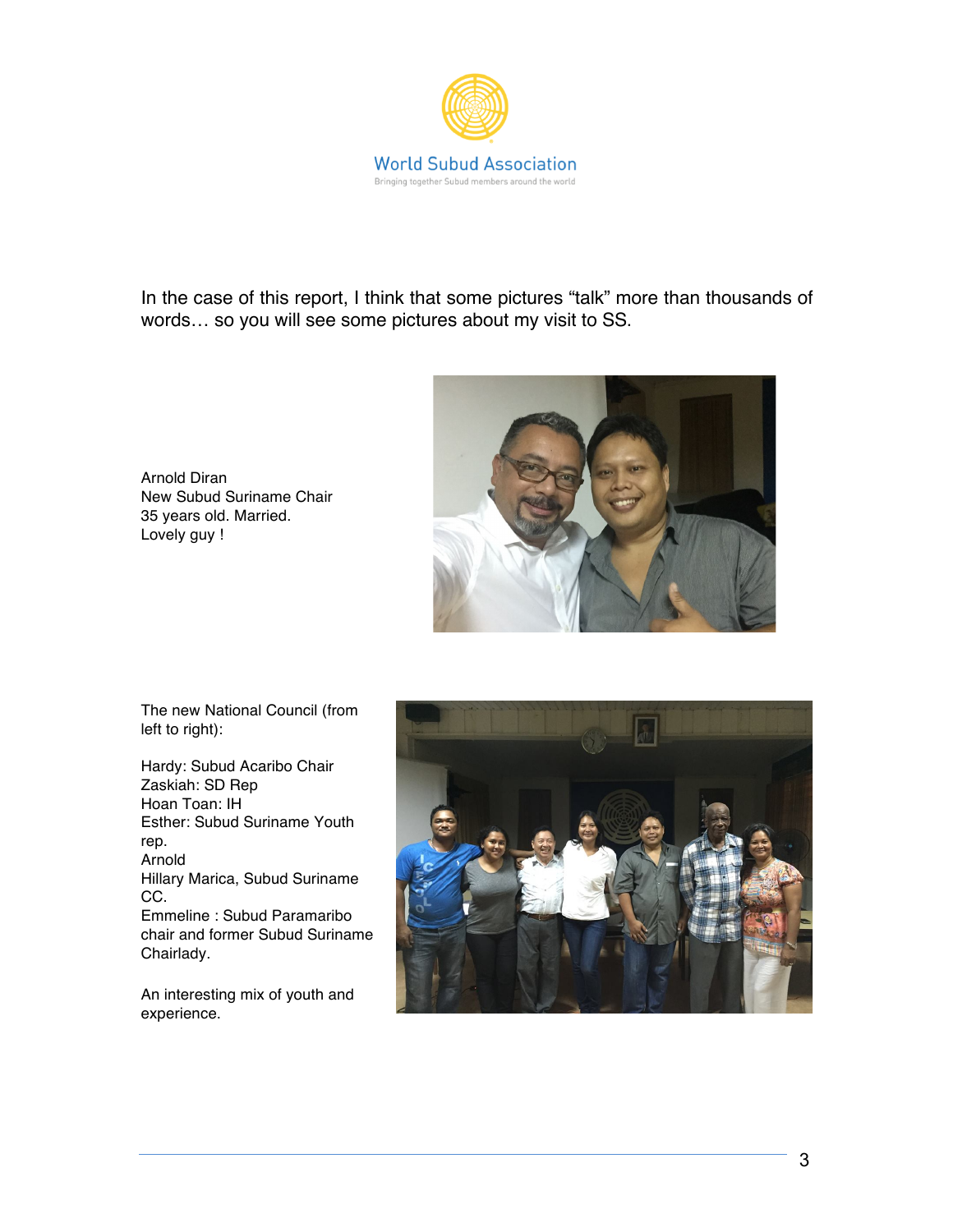

Bewowo and Sara: KC's.

Wisdom, surrender and humbleness in this two guys!



Acaribo's Subud house.

Is 10 mtrs far from the Suriname river and pretty close to the Amazon's rain forest.